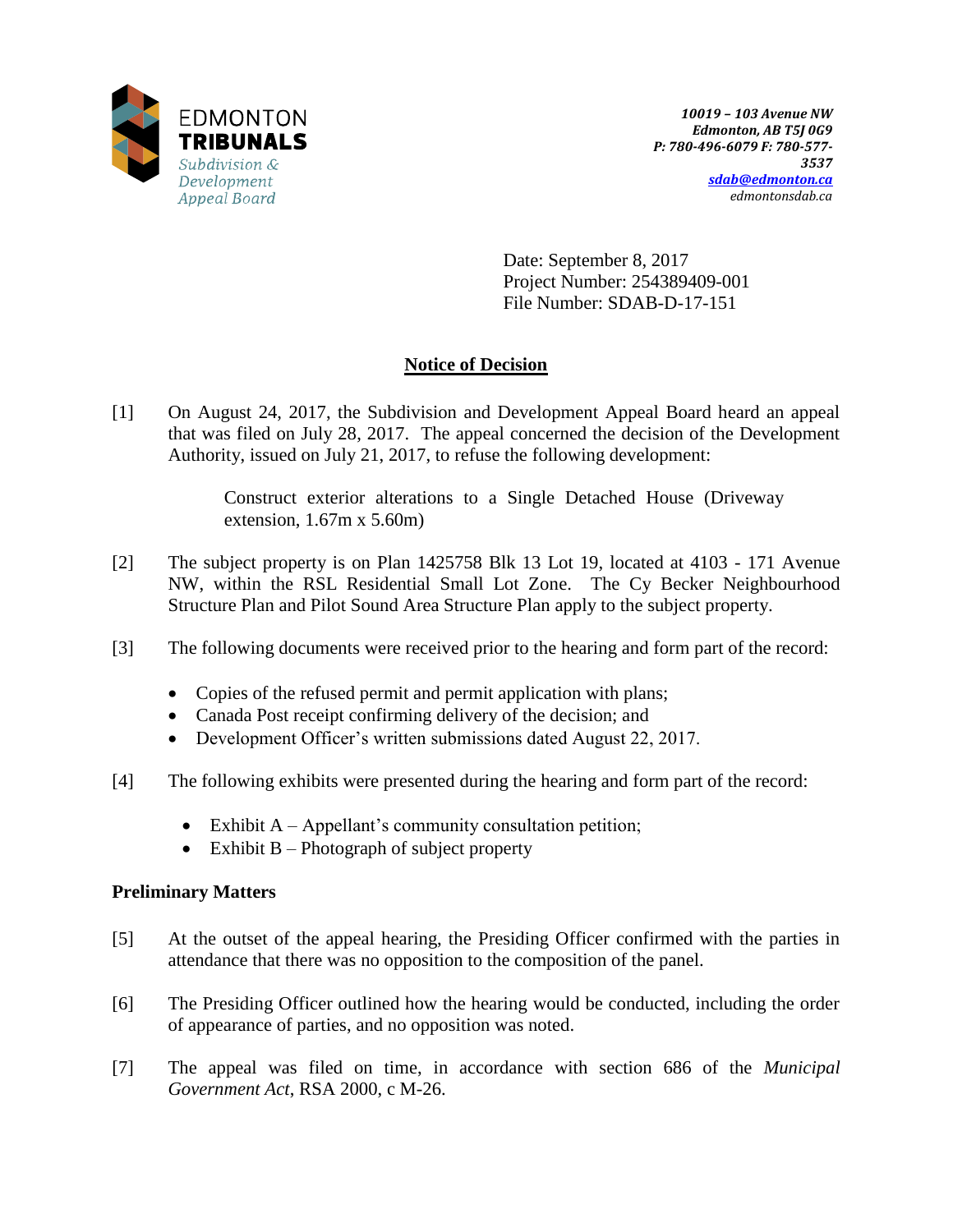### **Summary of Hearing**

- *i) Position of the Appellant, Mr. Shin*
- [8] Mr. Shin understood the applicable bylaw regulations, but argued that exceptions should be considered when a development falls outside the generic. The property has a legal Secondary Suite, which should be treated differently from a typical single family home. The Secondary Suite is occupied by his parents, and the proposed Driveway extension will make the entrance to the suite more accessible from the sidewalk.
- [9] The neighbourhood also does not have sufficient on-street parking. By extending the Driveway, it becomes feasible to park a third car on the Driveway, and opens up an available parking space on the street. The area where the extension is proposed on the Front Yard is approximately five feet wide. The length of a typical vehicle is longer than five feet, so it is not actually possible to park a vehicle on the street in front of this green space. The extension therefore would not remove any on-street parking space. The Appellant owns two vehicles, and his parents also have two vehicles.
- [10] There will be approximately six inches of grass between the proposed extension and the property line shared with the Appellant's neighbour. He has consulted with his neighbour, who supports the proposed development. The two parties have also come to an agreement about snow removal and snow piling to avoid any drainage issues. There is no fence along the shared property line, and his neighbour intends to install paving stones in the future. The propose development will not interfere with any future development on the neighbour's property.
- [11] He approached neighbouring property owners within the 60 metre notification area. Some residents were unavailable, and others supported the development but declined to sign the petition. Every owner he was able to contact expressed support for the development. The consultation process also revealed that many of his neighbours park on the street, and they feel that there is insufficient on-street parking in the area.
- [12] Mr. Shin submitted Exhibit "B", a photograph of his property and his neighbour's property to the west. The picture shows the green space between their two houses. This limited green space is typical of properties in the area. The photograph also shows a car parked in front of this green space. Mr. Shin noted that the car is longer than this grassed area, demonstrating that it is not possible to park a regular car in on the street in front of this green space.
- [13] The Appellant identified the side door entrance to the basement Secondary Suite. This entrance is located on the west side of the house, and the proposed extension will make this entrance more accessible.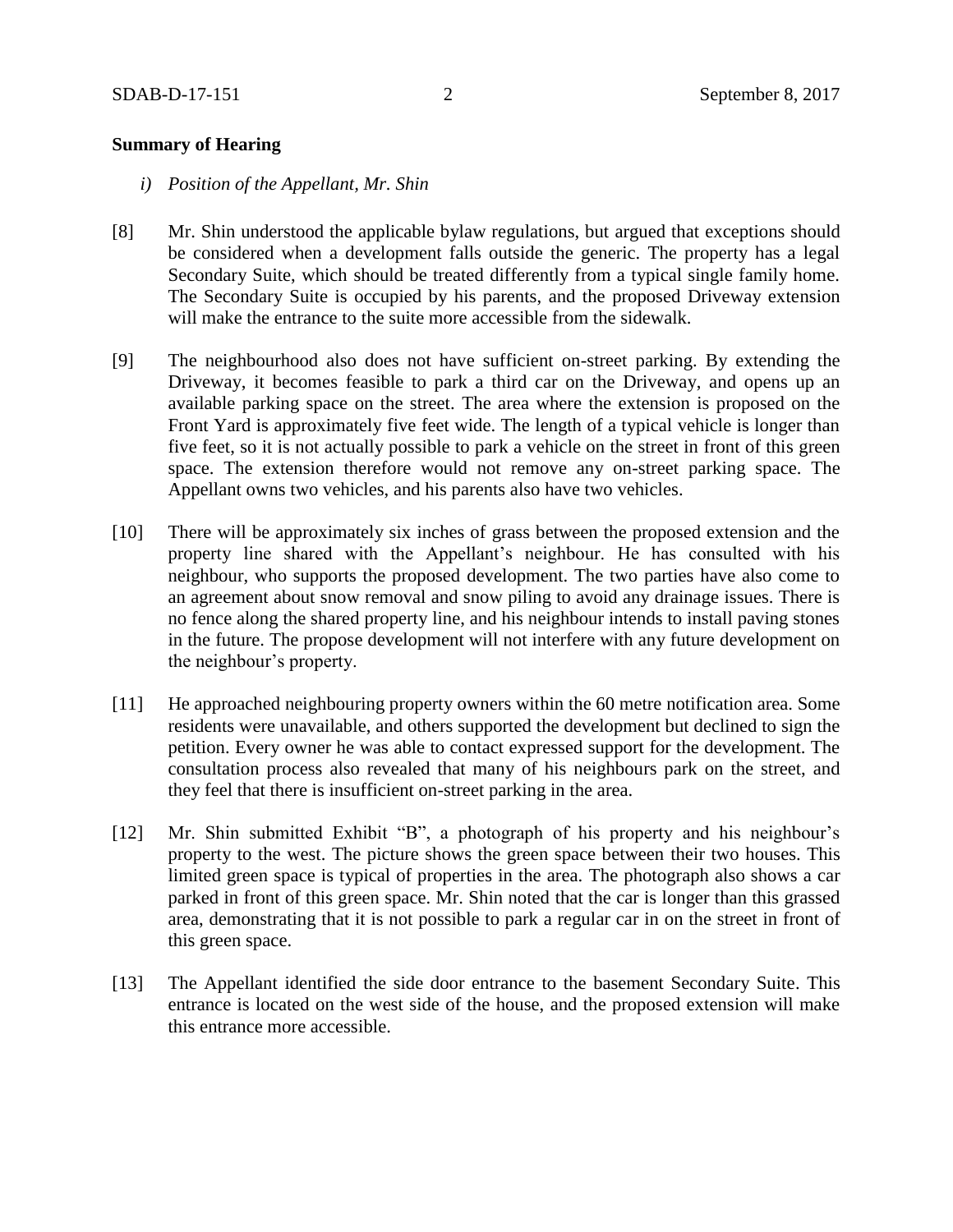- [14] Cross-referencing Exhibit "B" with a copy of the plot plan, the Board noted that the neighbour's Driveway appears very close to the Appellant's, and questioned how much green space exists between the Appellant's existing Walkway and Driveway. Mr. Shin confirmed that there is approximately three feet of grassed lawn space between the Walkway and Driveway. It is this space that he would like to pave over for the Driveway extension. The extension would serve the double purpose of accommodating the difficulty of maneuvering four vehicles on and off the property, while also increasing ease of pedestrian access from the sidewalk to the Secondary Suite entrance located on the west side of the house.
- [15] Mr. Shin confirmed that the sidewalks in the neighbourhood all have rounded curbs cuts.
	- *ii) Position of the Development Authority*
- [16] The Development Authority was represented by Ms. Ziober.
- [17] Ms. Ziober confirmed that a permit exists for the Secondary Suite, which requires only one additional parking space. The subject property is able to meet the off-street parking requirements of two spaces without any variances. Given two existing spaces in the garage and two existing spaces in tandem on the Driveway, in her view, the extension is not necessary. She noted that recent Bylaw amendments have relaxed the off-street parking requirements by reducing the minimum number of required parking spaces.
- [18] She heard that the garage is currently being used for storage, and that there are four vehicles associated with the subject property. However, the Development Authority reviews applications based on the Use that is being proposed, and the existing garage meets the parking space requirements of a Single Detached House with a Secondary Suite.
- [19] Ms. Ziober reviewed her written submissions, noting that the extension would not meet the minimum parking space width to accommodate a third vehicle on the Driveway.
- [20] In her view, the proposed extension will lead to extensive hardsurfacing taking up more than 50% of the Front Yard, reducing curb appeal and pedestrian friendliness. There is also a potential negative impact upon the neighbour's cone of vision, should a vehicle be parked on the Driveway extension, right next to the property line. Finally, parking three vehicles on the extended Driveway will result in vehicle doors opening onto the neighbouring property.
- [21] Upon questioning by the Board, Ms. Ziober confirmed that the extension would result in the Driveway being 20 centimetres short of three legal parking spaces.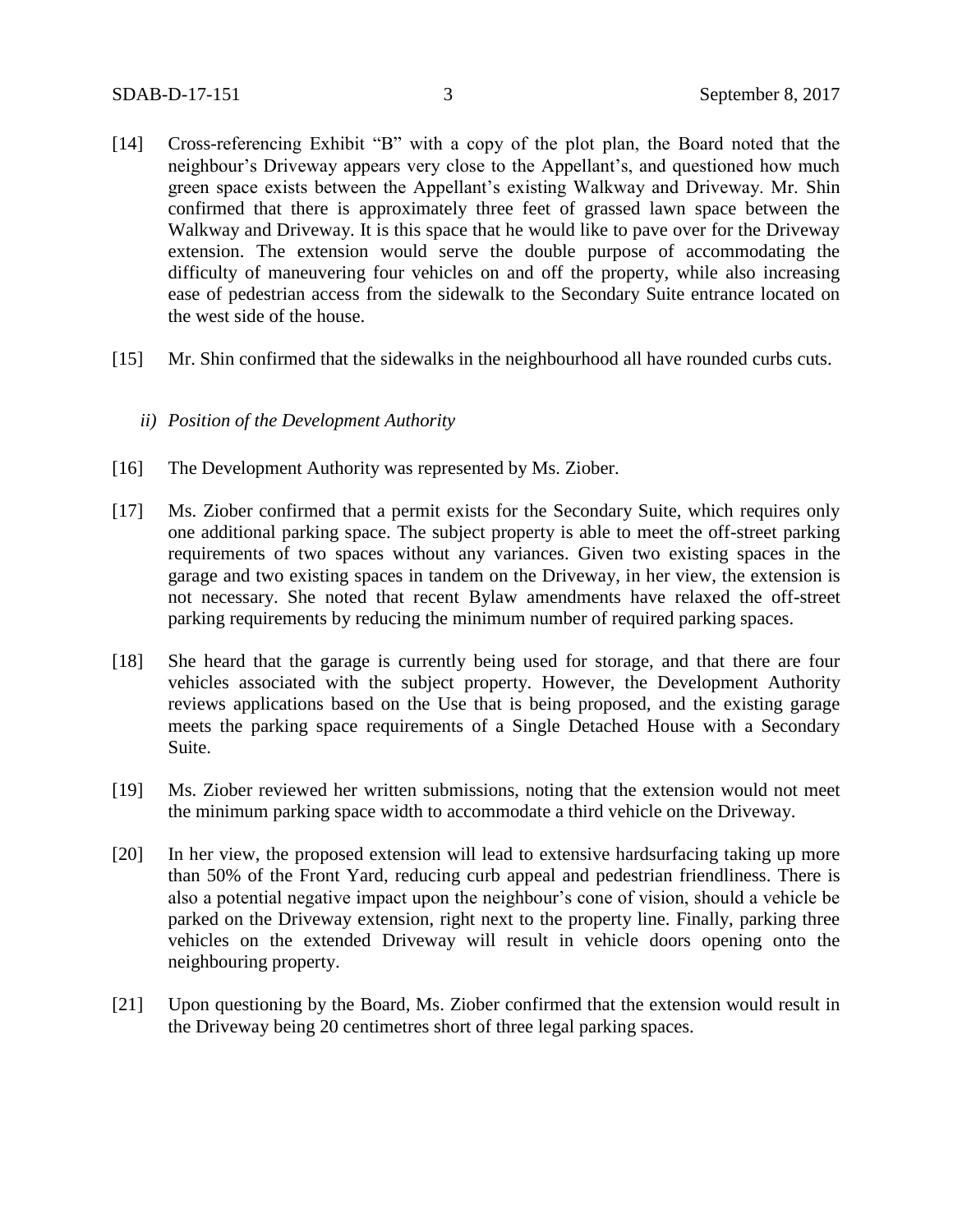- [22] The Board noted that it is possible for the proposed development to be characterized as a Walkway extension from the sidewalk, through the Front and Side Yard, into the Rear Yard to access the Secondary Suite entrance. Ms. Ziober acknowledged this point; however, in such case, she would recommend some sort of round-off to tie in the Walkway with the existing Driveway, and some other type of surfacing in stead of the proposed development which extends to the public sidewalk.
- [23] Upon questioning by the Board, Ms. Ziober confirmed that the Appellant's stated desire to park an additional vehicle on the Driveway extension amounts to a request for a variance to the prohibition against parking on the Front Yard.

### *iii) Rebuttal of the Appellant*

- [24] Mr. Shin reiterated the difficulties presented by the current Driveway with respect to parking and pedestrian access by visitors and his parents.
- [25] Regarding the Driveway versus Walkway discussion, he stated that he had originally asked for a Walkway extension, but had been informed by the Development Authority that the application should be for a Driveway extension.
- [26] The ultimate purpose for the extension is not for parking; it is for access from the sidewalk to the Secondary Suite entrance. He confirmed that he would not oppose a condition that no parking be allowed on the extension, nor would he oppose the Development Officer's suggestion that some separation space between the Driveway and Walkway be maintained, so long as it will not pose any safety concerns.
- [27] At this point, the Board recalled the Development Officer, who clarified that the requirement to separate the Driveway from the Walkway (e.g. through the use of planters and other barriers) is more for situations in which the extension exists without a permit. In this situation where no such extension currently exists, she would not propose this type of condition.

#### **Decision**

[28] The appeal is ALLOWED and the decision of the Development Authority is REVOKED. The development is GRANTED as applied for to the Development Authority, subject to the following AMENDMENT to the scope of application:

> Original Scope of Application: Construct exterior alterations to a Single Detached House (Driveway extension, 1.67m x 5.60m)

> Revised Scope of Application: Construct exterior alterations to a Single Detached House (**Walkway** extension, 1.67m x 5.60m)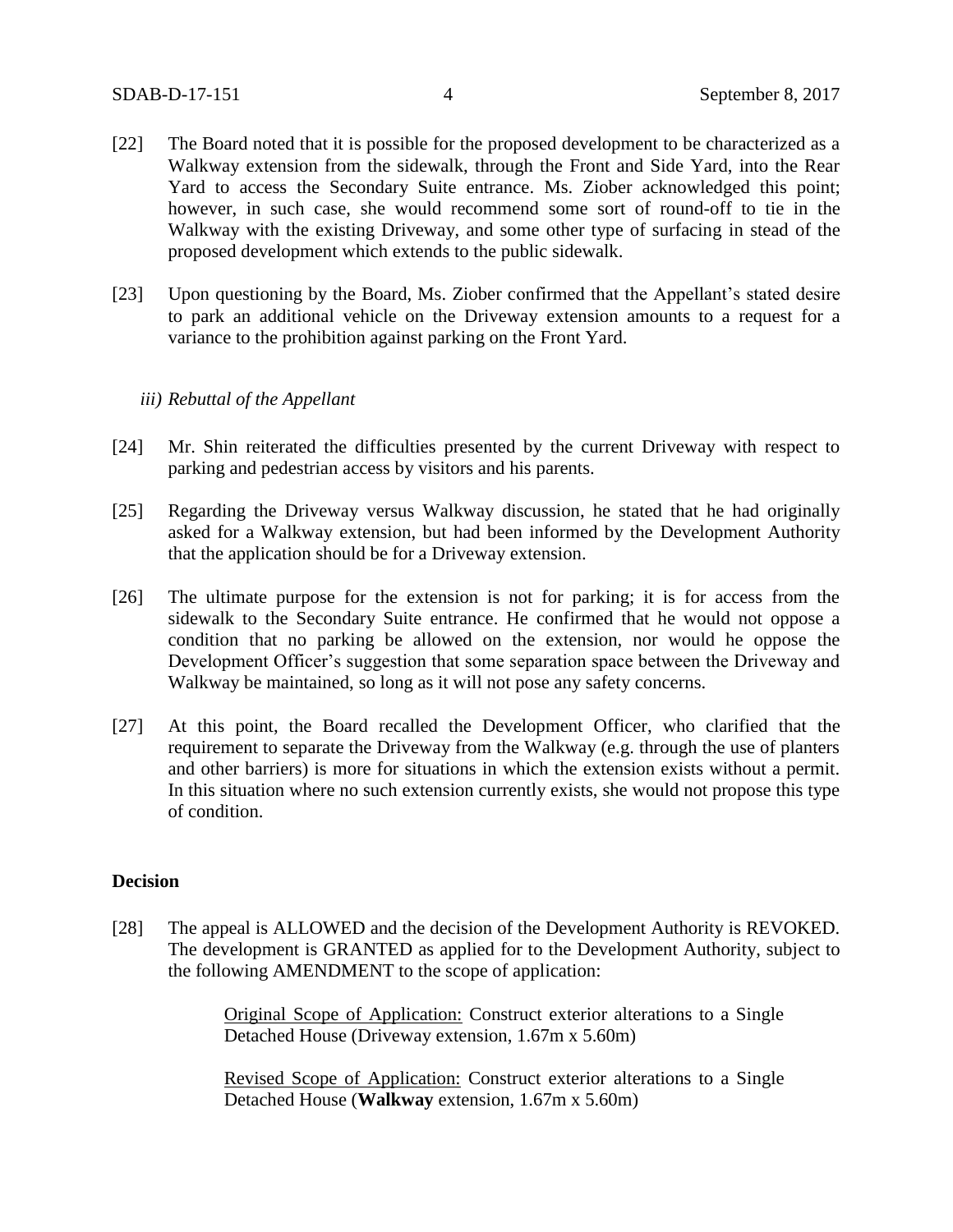- [29] The development is subject to the following CONDITION:
	- 1) Absolutely no parking is allowed on the Walkway extension.
- [30] In granting this development, the following VARIANCES to the *Edmonton Zoning Bylaw* are allowed:
	- 1) Section 55.3(1)(e) regarding landscaping of the Front Yard is waived.

### **Reasons for Decision**

- [31] The subject development application came before this Board as a proposal to "construct exterior alterations to a Single Detached House (Driveway extension, 1.67 m x 5.60 m)". The Board finds that this scope of application was erroneous and that the proposed development is more properly classified as a Walkway extension for the following reasons:
	- a) Section 6.1(121) defines Walkway as "a path for pedestrian circulation that cannot be used for vehicular parking."
	- b) Initially, the Board heard conflicting evidence about the proposed use. The Appellant had indicated that he would like the extension for mixed use parking and pedestrian access. However, he also indicated that he had been somewhat confused and had framed his scope of application based on advice from the Development Authority during the initial consultation. At the time, it had been indicated to him that he should apply for a Driveway extension. However, during the Appellant's rebuttal oral submissions, he affirmed that the proposed development would not be used for parking and would be used exclusively for pedestrian access.
	- c) Based on the Appellant's submissions and the plot plan, the proposed development extends directly from the public sidewalk to the side yard where it will connect with an existing Walkway that leads directly to the side entrance of the Single Detached House, which also serves as the separate entrance to the legally existing Secondary Suite.
	- d) The width of a Walkway is not regulated under the *Bylaw*.
	- e) The Board therefore finds that based on the submitted plans, and the submissions of the Appellant, that the proposed extension is intended to improve pedestrian circulation from the sidewalk to the side entrance of the Single Detached House, and not be used for parking. Based on the Appellant's submission, the extension is intended to be solely for pedestrian use, and is a Walkway.
	- f) The Board notes that although the proposed Walkway will be contiguous with the existing Driveway, the Driveway/Walkway combination remains 20 centimetres short of the minimum width required for three side-by-side parking spaces.
- [32] The Appellant made efforts to contact neighbours and explained the proposed development. He received substantial support. The Board received no objections to the proposed development and no one appeared to oppose it.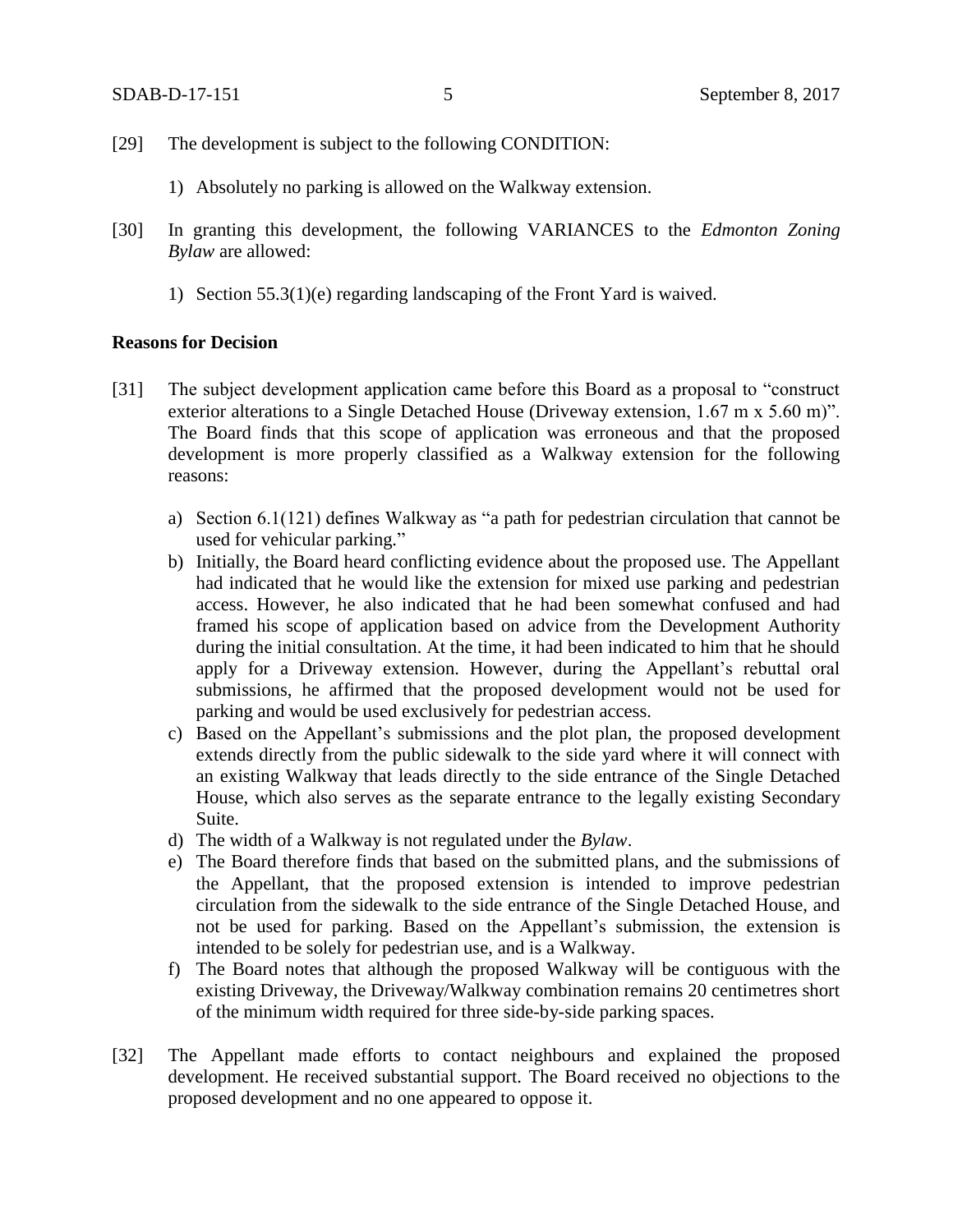- [33] With respect to landscaping, section 55.3(1)(e) allows for decorative hardsurfacing in the Front Yard, which would have a similar visual impact as the proposed Walkway extension.
- [34] While parking is not allowed by the definition of Walkway and is prohibited by the development regulation contained in section  $54.2(2)(e)(i)$ , given the earlier statements about mixed use, the Board has added a condition prohibiting parking on the proposed Walkway for clarity.
- [35] For the above reasons, the Board finds that the proposed development would not unduly interfere with the amenities of the neighbourhood, nor materially interfere with or affect the use, enjoyment or value of neighbouring parcels of land. The appeal is allowed.

KChemian s)

Ms. K. Cherniawsky, Presiding Officer Subdivision and Development Appeal Board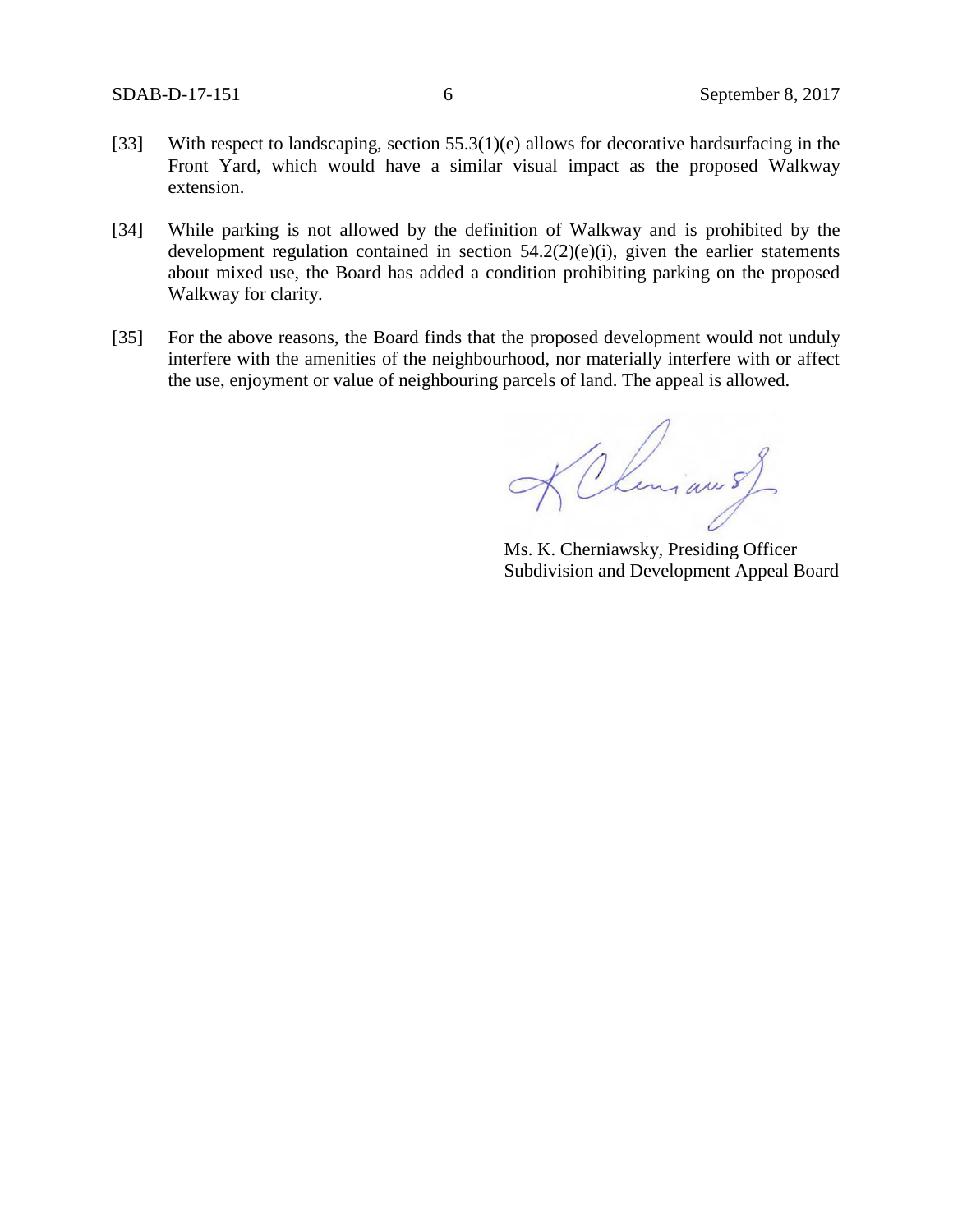## **Important Information for the Applicant/Appellant**

- 1. This is not a Building Permit. A Building Permit must be obtained separately from the Sustainable Development Department, located on the 2nd Floor, Edmonton Tower, 10111 – 104 Avenue NW, Edmonton, AB T5J 0J4.
- 2. Obtaining a Development Permit does not relieve you from complying with:
	- a) the requirements of the *Edmonton Zoning Bylaw*, insofar as those requirements have not been relaxed or varied by a decision of the Subdivision and Development Appeal Board,
	- b) the requirements of the *Alberta Safety Codes Act*,
	- c) the *Alberta Regulation 204/207 – Safety Codes Act – Permit Regulation*,
	- d) the requirements of any other appropriate federal, provincial or municipal legislation,
	- e) the conditions of any caveat, covenant, easement or other instrument affecting a building or land.
- 3. When an application for a Development Permit has been approved by the Subdivision and Development Appeal Board, it shall not be valid unless and until any conditions of approval, save those of a continuing nature, have been fulfilled.
- 4. A Development Permit will expire in accordance to the provisions of Section 22 of the *Edmonton Zoning Bylaw, Bylaw 12800*, as amended.
- 5. This decision may be appealed to the Alberta Court of Appeal on a question of law or jurisdiction under Section 688 of the *Municipal Government Act*, RSA 2000, c M-26. If the Subdivision and Development Appeal Board is served with notice of an application for leave to appeal its decision, such notice shall operate to suspend the Development Permit.
- 6. When a decision on a Development Permit application has been rendered by the Subdivision and Development Appeal Board, the enforcement of that decision is carried out by the Sustainable Development Department, located on the 2nd Floor, Edmonton Tower, 10111 – 104 Avenue NW, Edmonton, AB T5J 0J4.

*NOTE: The City of Edmonton does not conduct independent environmental checks of land within the City. If you are concerned about the stability of this property for any purpose, you should conduct your own tests and reviews. The City of Edmonton, when issuing a development permit, makes no representations and offers no warranties as to the suitability of the property for any purpose or as to the presence or absence of any environmental contaminants on the property.*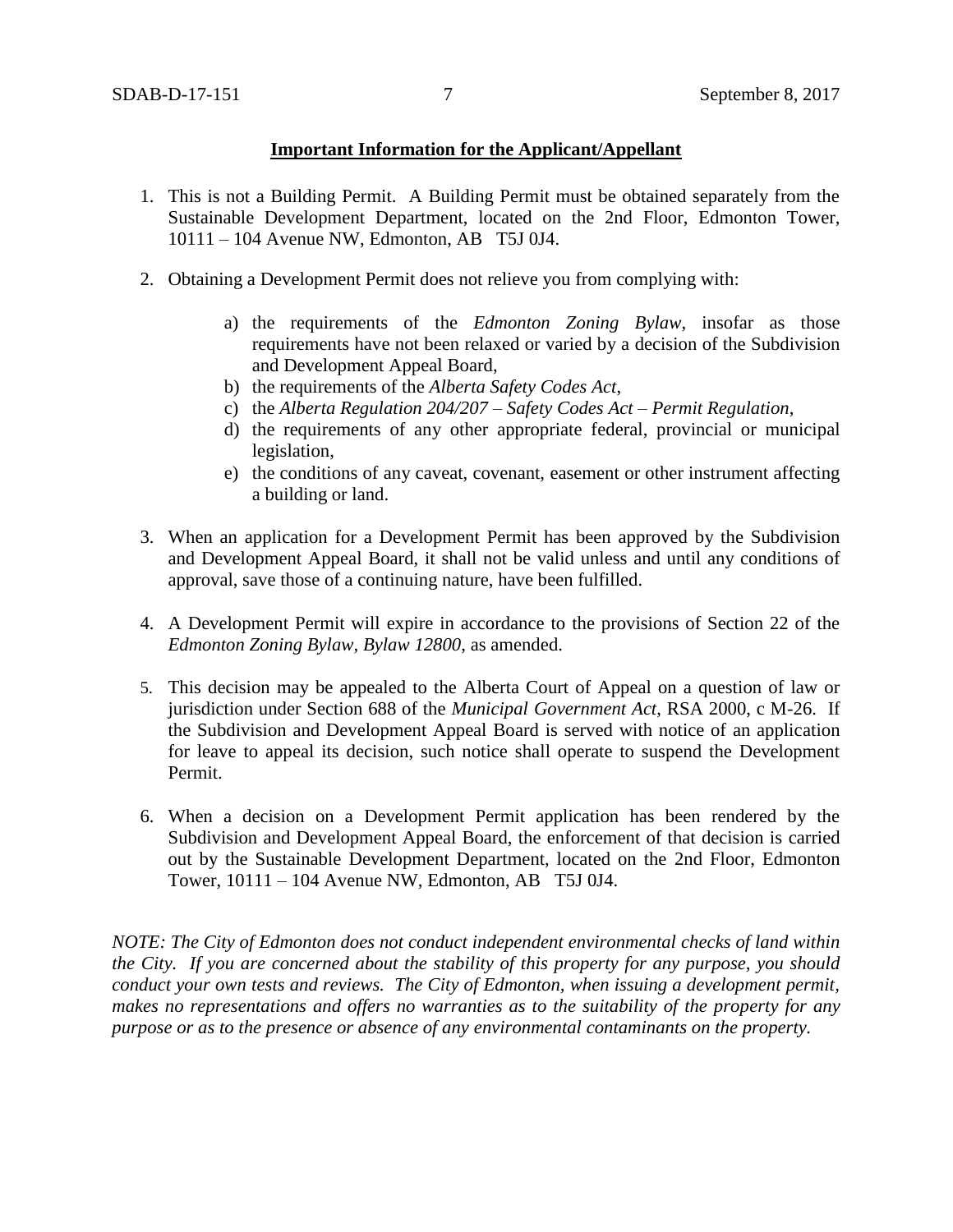

Date: September 8, 2017 Project Number: 246842887-001 File Number: SDAB-D-17-152

# **Notice of Decision**

[1] On August 24, 2017, the Subdivision and Development Appeal Board heard an appeal that was filed on July 28, 2017. The appeal concerned the decision of the Development Authority, issued on July 28, 2017, to refuse the following development:

> Construct exterior alterations to a Single Detached House (rooftop pergola with adjustable louvered roof, 3.66m x 4.27m, and rear awning canopy, 0.76m x5.79m).

- [2] The subject property is on Plan 1421799 Blk 49 Lot 6A, located at 10609 127 Street NW, within the RF3 Small Scale Infill Development Zone. The MNO Mature Neighbourhood Overlay applies to the subject property.
- [3] The following documents were received prior to the hearing and form part of the record:
	- Copies of the refused permit and permit application with plans;
	- Canada Post receipt confirming delivery of the decision; and
	- Development Officer's written submissions dated August 18, 2017.
- [4] The following exhibits were presented during the hearing and form part of the record:
	- Exhibit A Renderings of proposed development

## **Preliminary Matters**

- [5] At the outset of the appeal hearing, the Presiding Officer confirmed with the parties in attendance that there was no opposition to the composition of the panel.
- [6] The Presiding Officer outlined how the hearing would be conducted, including the order of appearance of parties, and no opposition was noted.
- [7] The appeal was filed on time, in accordance with section 686 of the *Municipal Government Act*, RSA 2000, c M-26.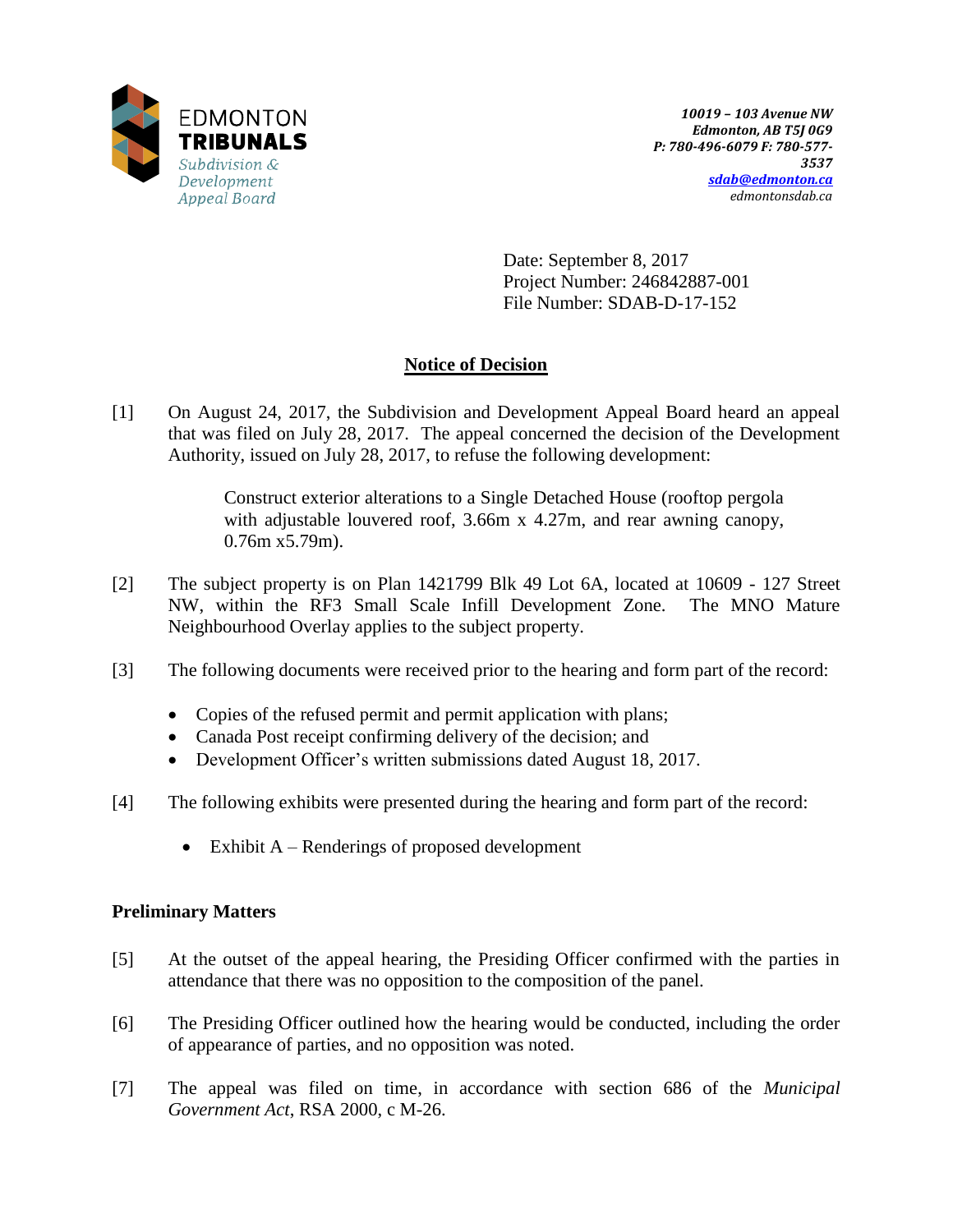### **Summary of Hearing**

- *i) Position of the Appellant, Mr. M. Jennings*
- [8] The Board asked the Appellant to first provide information establishing that the requirements regarding community consultation per section 814.3(24) of the *Edmonton Zoning Bylaw* had been satisfied.
- [9] Mr. Jennings confirmed that he and his wife consulted owners of properties within the consultation area, as identified by the Development Authority. A few owners were not available, and some properties were unoccupied and/or in the midst of being reconstructed. Copies of the plans were provided during this consultation, and for those neighbours who would be most affected, renderings were provided to illustrate how the proposed development might look from the neighbours' properties.
- [10] The consultation yielded one response in support of the development, and 17 neutral responses. The neighbour to the south was particularly understanding, as they also have a rooftop patio and the summer heat also impacts their enjoyment of this amenity space. The neighbour to the north expressed no opposition. One property owner who was consulted expressed annoyance that they were approached for something so minimally impactful. All consultation materials were scanned and submitted to the Development Authority.
- [11] Mr. Jennings noted that the individuals in the vast majority of neighbouring properties would be unable to view the proposed development, a rooftop pergola and rear awning canopy, from either their own properties or when walking around the neighbourhood.
- [12] The proposed rooftop pergola is fully contained within the footprint of the existing rear deck. It is the same width as the existing rear deck, but not as deep. It is visible only to a few of the neighbours. It is less visually obstructive than the existing stairwell and mechanical room. The pergola will also have a solar-powered adjustable louvered roof, which enables the pergola structure to remain open to the sky and mitigates potential visual impacts.
- [13] The awning is no more visually disruptive than the existing rear elevation of the house. It actually provides better visual aesthetic by delineating the surface of the rear of the house and breaking up the massing impact and harshness of the modern design. In support, he submitted Exhibit "A", a series of renderings of the proposed development from different vantage points, Mr. Jennings identified a rendering of the development as viewed from the neighbouring property across the rear alley. He acknowledged that the awning could be built in alignment with the vertical edge of the building rather than the horizontal cantilever, but the result would not be as aesthetically pleasing.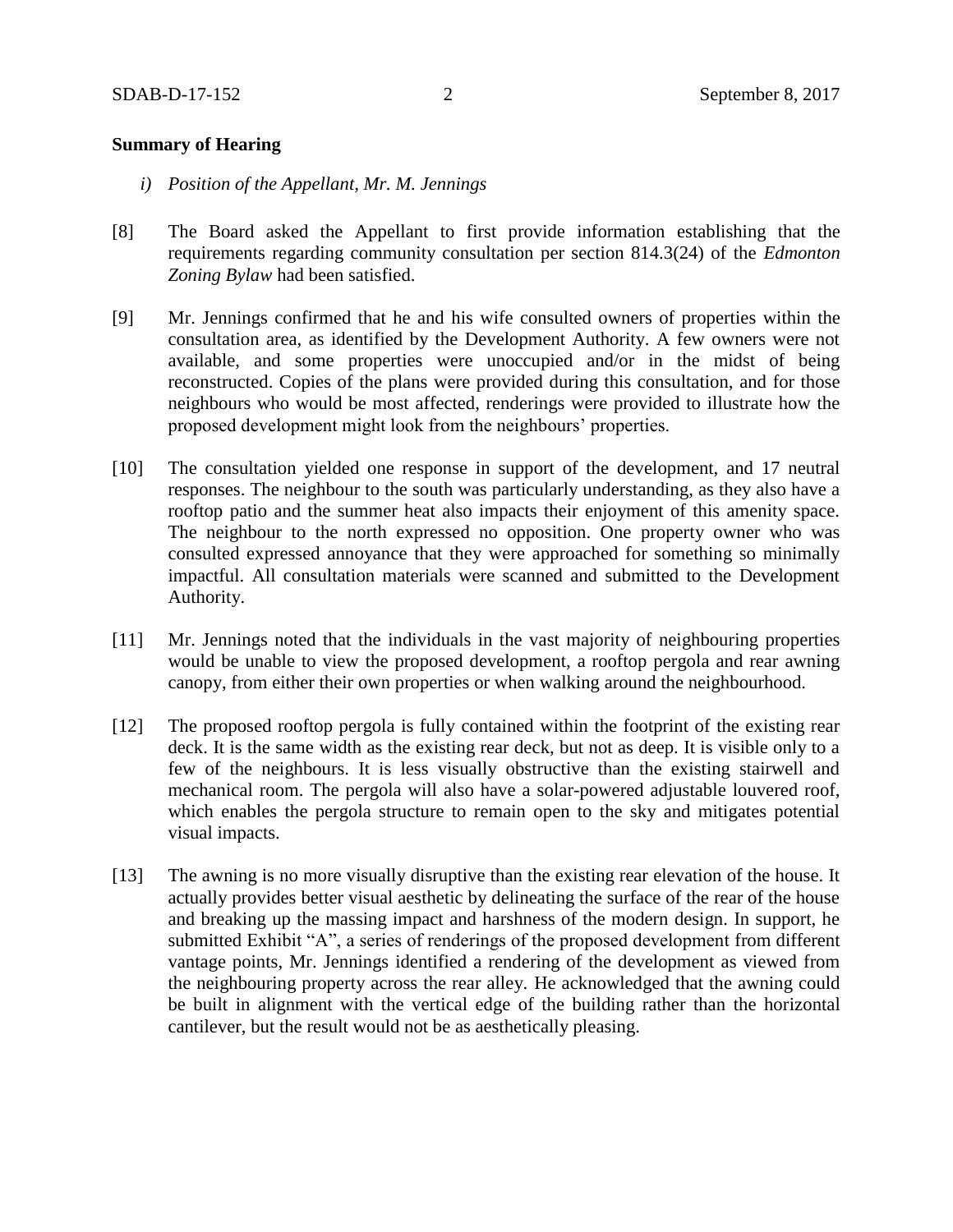[14] The awning is metal framed, with transparent panels that reduce potential visual obstructions. The canopy does not protrude further than the existing cantilever or the existing deck. During consultation, neighbours were made aware of the projection into the Side Yard, but they expressed no concerns.

#### *ii) Position of the Development Authority*

- [15] The Development Authority was represented by Mr. J. McArthur. He was accompanied by Ms. R. Mohmmadi.
- [16] Mr. McArthur wished to reference online videos from the pergola manufacturer's website in support of his reasons for refusing the development. However, there was no way to obtain hard copies of these online videos for the Board's record. Upon further discussion, it became evident that the videos would be used primarily to demonstrate the pergola's adjustable louvre technology. The Board was of the view that it had sufficient understanding of how the adjustable louvre would operate, and determined that reference to these videos would not be required.
- [17] As the pergola's roof may fully close, the structure's impact becomes similar to that of a covered deck. In addition, the existing rooftop terrace already reaches the maximum allowable Height for the house. The existing stairwell and mechanical room are exempt from the Height calculation, they are both 9.72 metres tall, which is over the maximum allowable Height of 8.6 metres. In reviewing the proposed development, he had to consider these factors.
- [18] At the Board's request, Mr. McArthur reviewed how he arrived at the Height calculation of 9.72 metres. Based on a) the 2.95 metre Height of the proposed pergola structure (as provided by the Appellant), b) the Height to the top of the second floor at 7.1 metres, and c) some assumptions he made about the pergola structure itself, he arrived at the conclusion that the Height to the mid-point of the parapet to be 9.25 metres.
- [19] Section 52.2(a) exempts certain structures from the calculation of Height. This section includes a non-exhaustive list of exempted structures, including "other similar erections" to the enlisted examples. While the existing stairwell and mechanical room fell under this category of exempted structures, the pergola with louvered roof did not. Mechanical rooms are treated as ventilating equipment, and therefore exempt.
- [20] Upon questioning by the Board about the impacts of the proposed development when compared to some of the exempted structures such as skylights, the Development Officer submitted that an alternative approach might be to simply consider the proposed development as over-Height. The Board could then determine whether to grant the Height variance by considering its impact, rather than comparing it with hypothetical situations.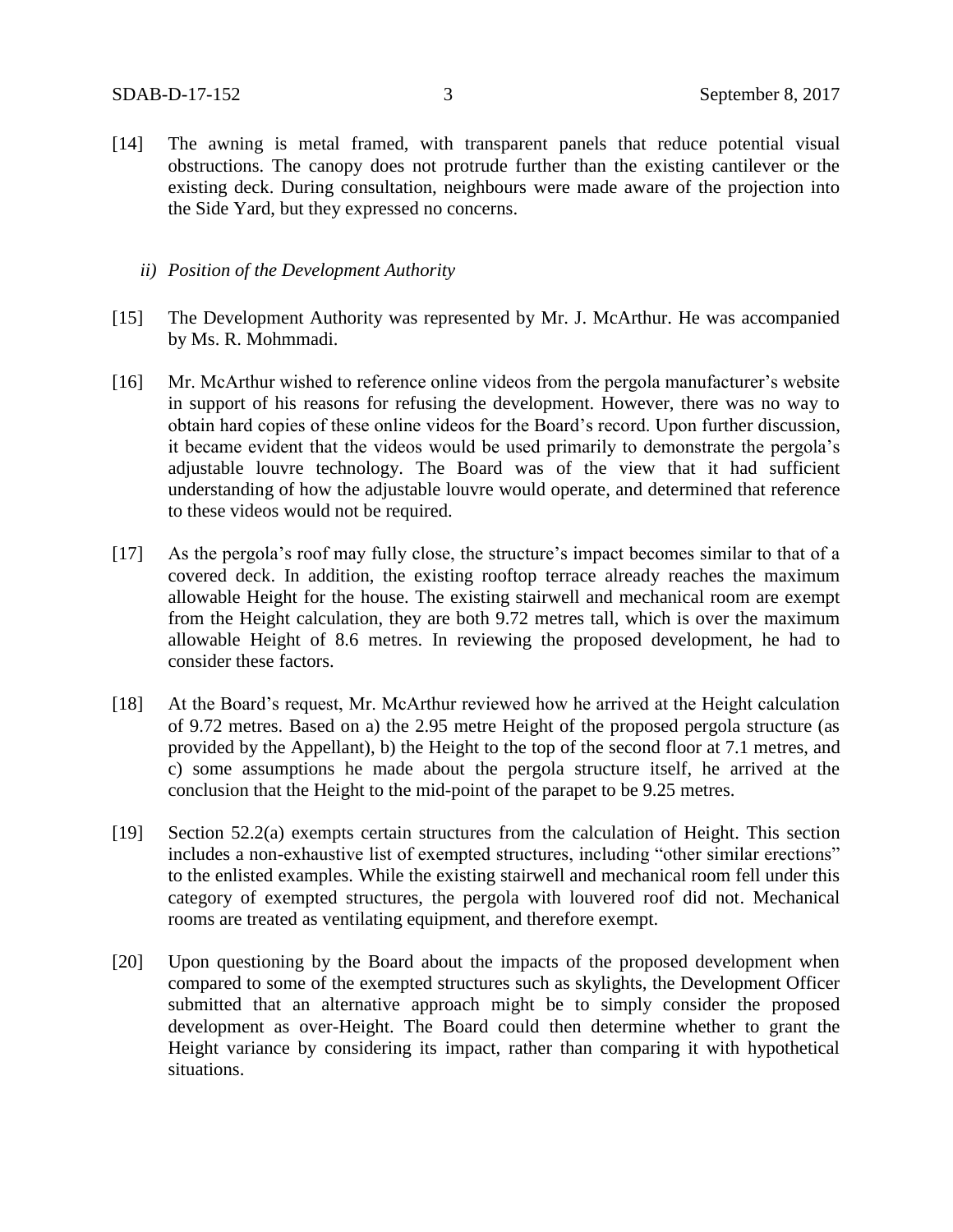- [21] Regarding the rear awning canopy, he stated that based on the results of the community consultation and the lack of opposition from neighbours, he would have no issue approving the rear awning canopy. He confirmed that it is due to the rear canopy that the Site Coverage went from 41% (actual 41.3%) to 42% (actual 41.5%). When covered, even a retractable canvas canopy would be included in the Site Coverage calculation.
	- *iii) Rebuttal of the Appellant*
- [22] The Appellant declined to make rebuttal submissions.

### **Decision**

- [23] The appeal is ALLOWED and the decision of the Development Authority is REVOKED. The development is GRANTED as applied for to the Development Authority, subject to the following CONDITIONS:
	- 1) The development shall be constructed in accordance with the stamped and approved drawings.
	- 2) As far as reasonably practicable, the design and use of exterior finishing materials used shall be similar to, or better than, the standard of surrounding development. (Reference Section 57.2(1))
- [24] In granting this development, the following variances to the *Edmonton Zoning Bylaw* are allowed:
	- 1) Section 140.4(10)(a) is varied to permit the Single Detached House and rear detached Garage to cover 42% of the Site, rather than the maximum allowable of 40%.
	- 2) Section 44.1(a) is varied to permit the rear balcony to project into the required Side Setback such that the distance from the rear canopy to the property line shared with 10607 – 127 Street MW (side lot line) will be 0.5 metres instead of 0.6 metres.
	- 3) Sections 52.1(a) and 814.3(13) are varied to permit the overall Height of the Single Detached House with covered pergola to be 9.72 metres to the midpoint of the roof, instead of 8.6 metres.

#### **Reasons for Decision**

- [25] The proposed development is for the construction of exterior alterations to a Single Detached House, a Permitted Use in the RF1 Small Scale Infill Development Zone.
- [26] The Board finds that the Appellant has complied substantially with the requirements for community consultation per section 814.3(24) of the *Edmonton Zoning Bylaw*. The Appellant confirmed that he and his wife visited all properties within the notification area indicated by the City's Development Authority on multiple occasions over a weekend. They were able to reach 30 residents.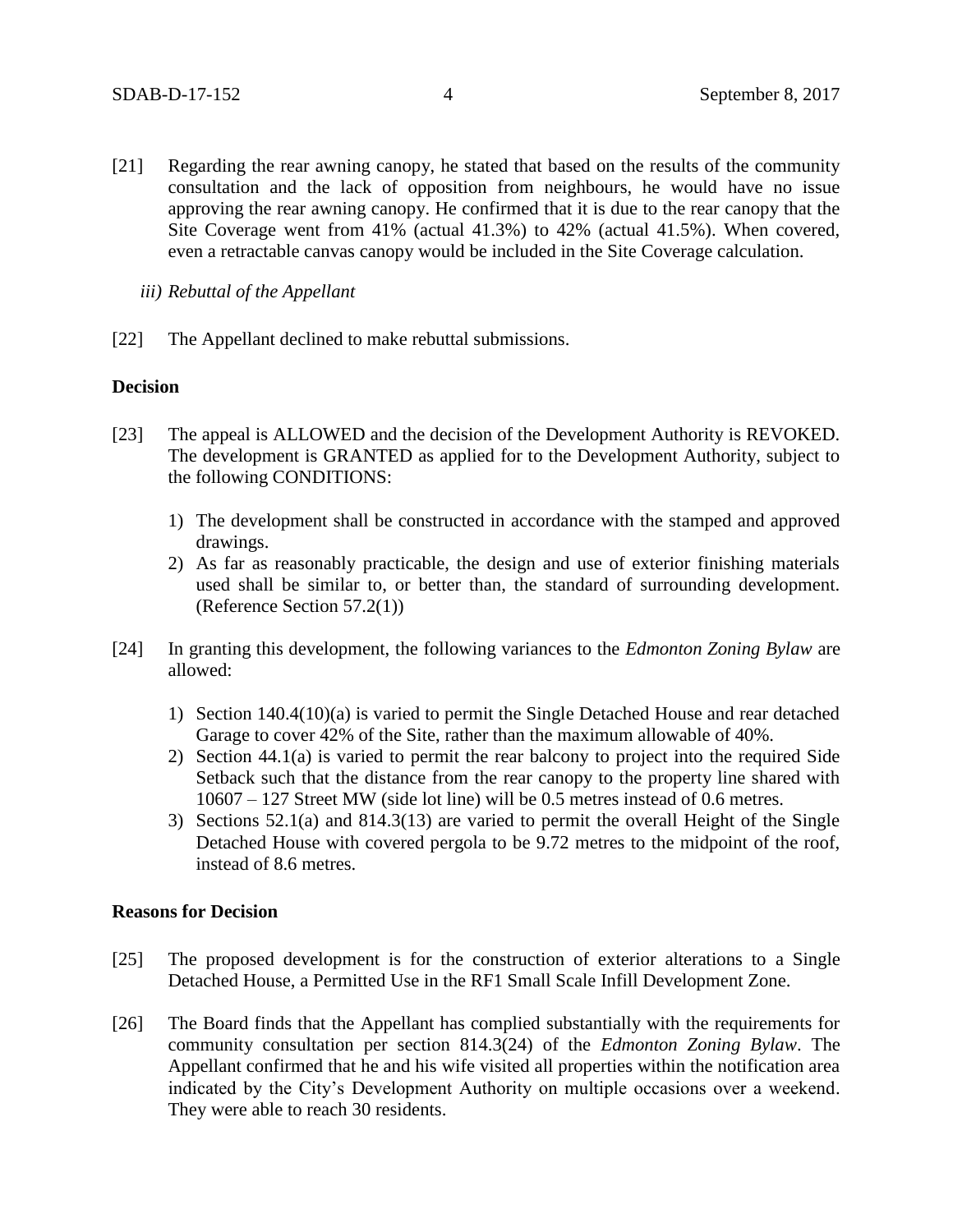Of those 30 residents, one expressed support, 17 were neutral, and 12 expressed no opinions. No objections were cited and most of the individuals had no opinion because they felt that the development had no impact upon them. The Development Officer confirmed that he received this feedback and he believed there had been substantial compliance with the community consultation requirements in the Mature Neighbourhood Overlay.

- [27] The Board grants the variance to Site Coverage regulations under section 140.4(10)(a), and permits the projection into the Side Setback which is otherwise prohibited under section 44.1(a) for the following reasons:
	- a) The need for these two variances is related solely to the rear awning canopy, which projects from the house along the rear 0.76 metres. This is not a significant structure and has been added, not for functionality, but to break the massing along the rear elevation and to soften the severity of the modern look.
	- b) The Board concurs with the Development Officer that given its size, the canopy has a minimal impact on total Site Coverage (effectively 0.2%).
	- c) The variance to Side Setback is 0.1 metres and required only for a span of 0.76 metres across the Side Lot Line.
	- d) The transparent construction of the canopy further reduces any impact of the two variances.
	- e) While the magnitude of a variance is not always directly related to its impact, the proposed variances in this case are *de minimis*, and practically imperceptible by neighbouring property owners.
	- f) The most affected adjacent owner to the north has no objections and supports the development.
- [28] The Board grants the variance to Height regulations under sections 52.1(a) and 814.3(13) for the following reasons:
	- a) The Appellant conducted a thorough community consultation. As part of this consultation, the Appellant provided plans and renderings to persons in the neighbouring properties as required under the *Bylaw*. No objections were subsequently received by the Development Officer.
	- b) The Appellant took a further step and provided additional renderings to abutting neighbours of the proposed development from the vantage point of their particular properties. After these most affected neighbours reviewed the renderings, they expressed no opposition.
	- c) One neighbour submitted a positive response to the Development Officer and others further away from the subject Site indicated no position as they perceived no impact to themselves.
	- d) The proposed pergola and variance to Height will have no impact upon the privacy of adjacent neighbours, as the rooftop patio is already existing and no changes are proposed that would alter sightlines to the adjacent lots.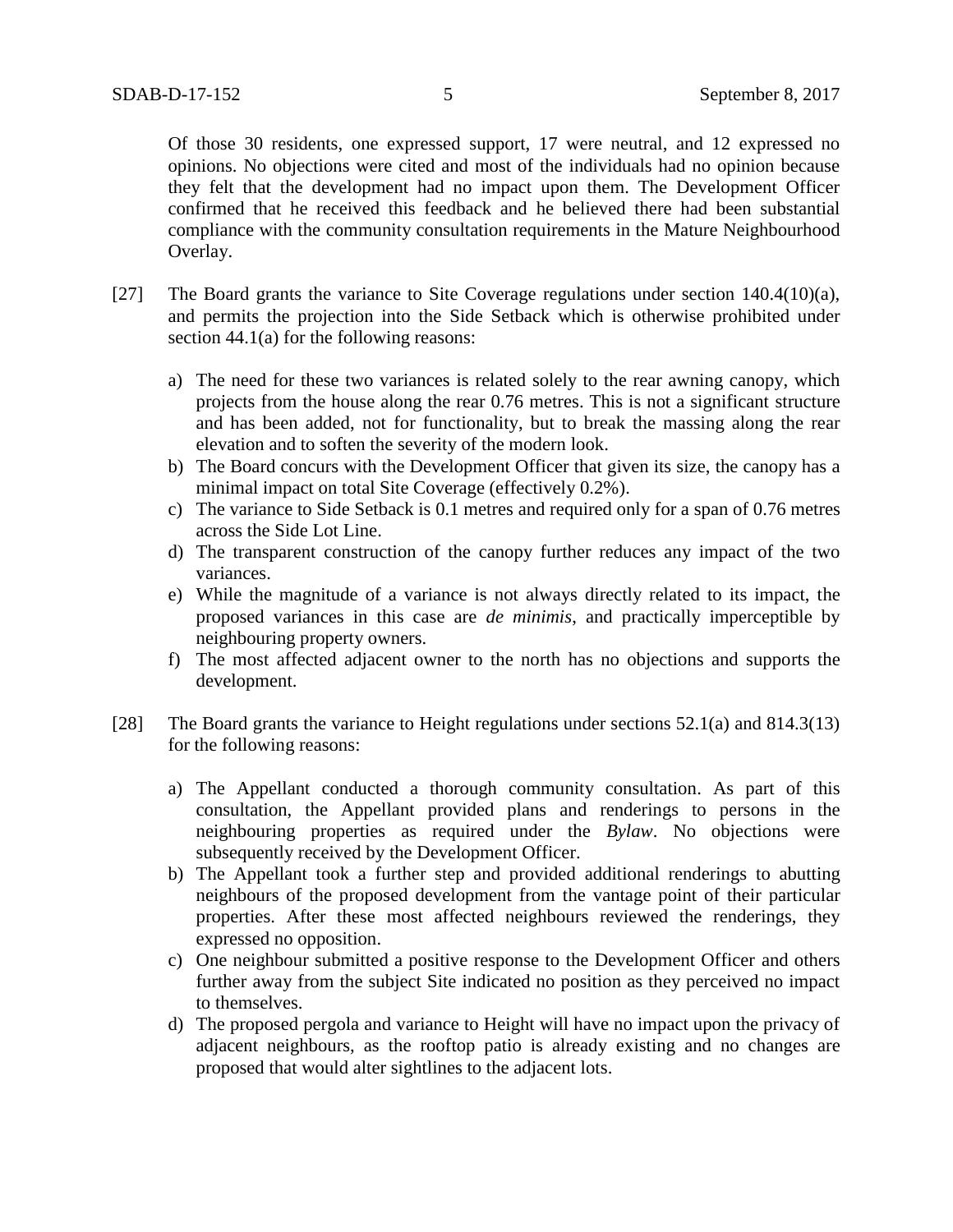- e) The pergola is not visible from the street, as it is located behind an existing exempt rooftop mechanical room and stairwell structure. This exempted structure exceeds the maximum allowable Height. It is located at the same Height as the proposed development and therefore blocks the proposed development from view mitigating its impact.
- f) Since the proposed development is primarily an open pergola, there will be no material additional massing.
- [29] For the above reasons, the Board finds that the proposed development would not unduly interfere with the amenities of the neighbourhood, nor materially interfere with or affect the use, enjoyment or value of neighbouring parcels of land. The appeal is allowed.

KChmiaus)

Ms. K. Cherniawsky, Presiding Officer Subdivision and Development Appeal Board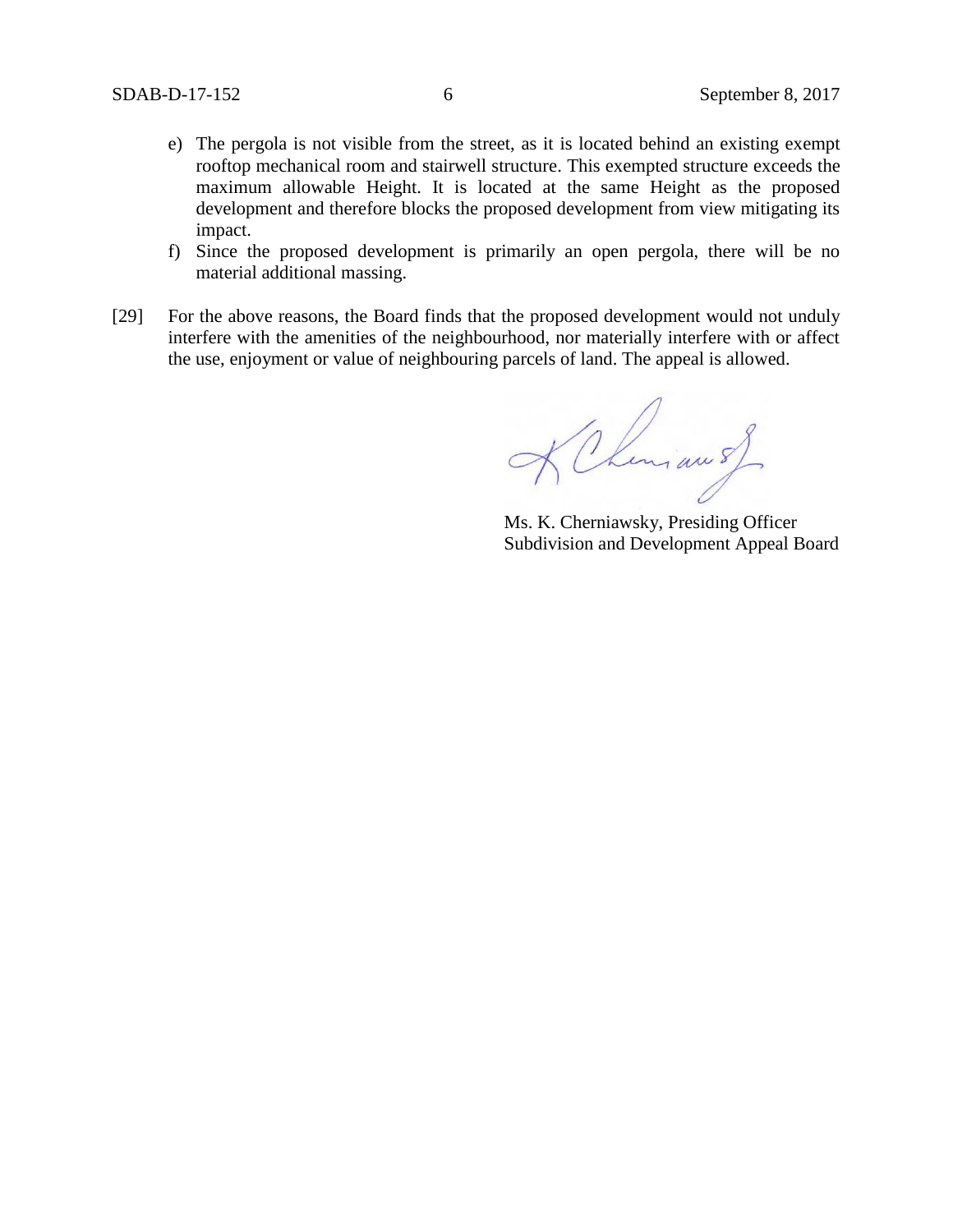## **Important Information for the Applicant/Appellant**

- 1. This is not a Building Permit. A Building Permit must be obtained separately from the Sustainable Development Department, located on the 2nd Floor, Edmonton Tower, 10111 – 104 Avenue NW, Edmonton, AB T5J 0J4.
- 2. Obtaining a Development Permit does not relieve you from complying with:
	- a) the requirements of the *Edmonton Zoning Bylaw*, insofar as those requirements have not been relaxed or varied by a decision of the Subdivision and Development Appeal Board,
	- b) the requirements of the *Alberta Safety Codes Act*,
	- c) the *Alberta Regulation 204/207 – Safety Codes Act – Permit Regulation*,
	- d) the requirements of any other appropriate federal, provincial or municipal legislation,
	- e) the conditions of any caveat, covenant, easement or other instrument affecting a building or land.
- 3. When an application for a Development Permit has been approved by the Subdivision and Development Appeal Board, it shall not be valid unless and until any conditions of approval, save those of a continuing nature, have been fulfilled.
- 4. A Development Permit will expire in accordance to the provisions of Section 22 of the *Edmonton Zoning Bylaw, Bylaw 12800*, as amended.
- 5. This decision may be appealed to the Alberta Court of Appeal on a question of law or jurisdiction under Section 688 of the *Municipal Government Act*, RSA 2000, c M-26. If the Subdivision and Development Appeal Board is served with notice of an application for leave to appeal its decision, such notice shall operate to suspend the Development Permit.
- 6. When a decision on a Development Permit application has been rendered by the Subdivision and Development Appeal Board, the enforcement of that decision is carried out by the Sustainable Development Department, located on the 2nd Floor, Edmonton Tower, 10111 – 104 Avenue NW, Edmonton, AB T5J 0J4.

*NOTE: The City of Edmonton does not conduct independent environmental checks of land within the City. If you are concerned about the stability of this property for any purpose, you should conduct your own tests and reviews. The City of Edmonton, when issuing a development permit, makes no representations and offers no warranties as to the suitability of the property for any purpose or as to the presence or absence of any environmental contaminants on the property.*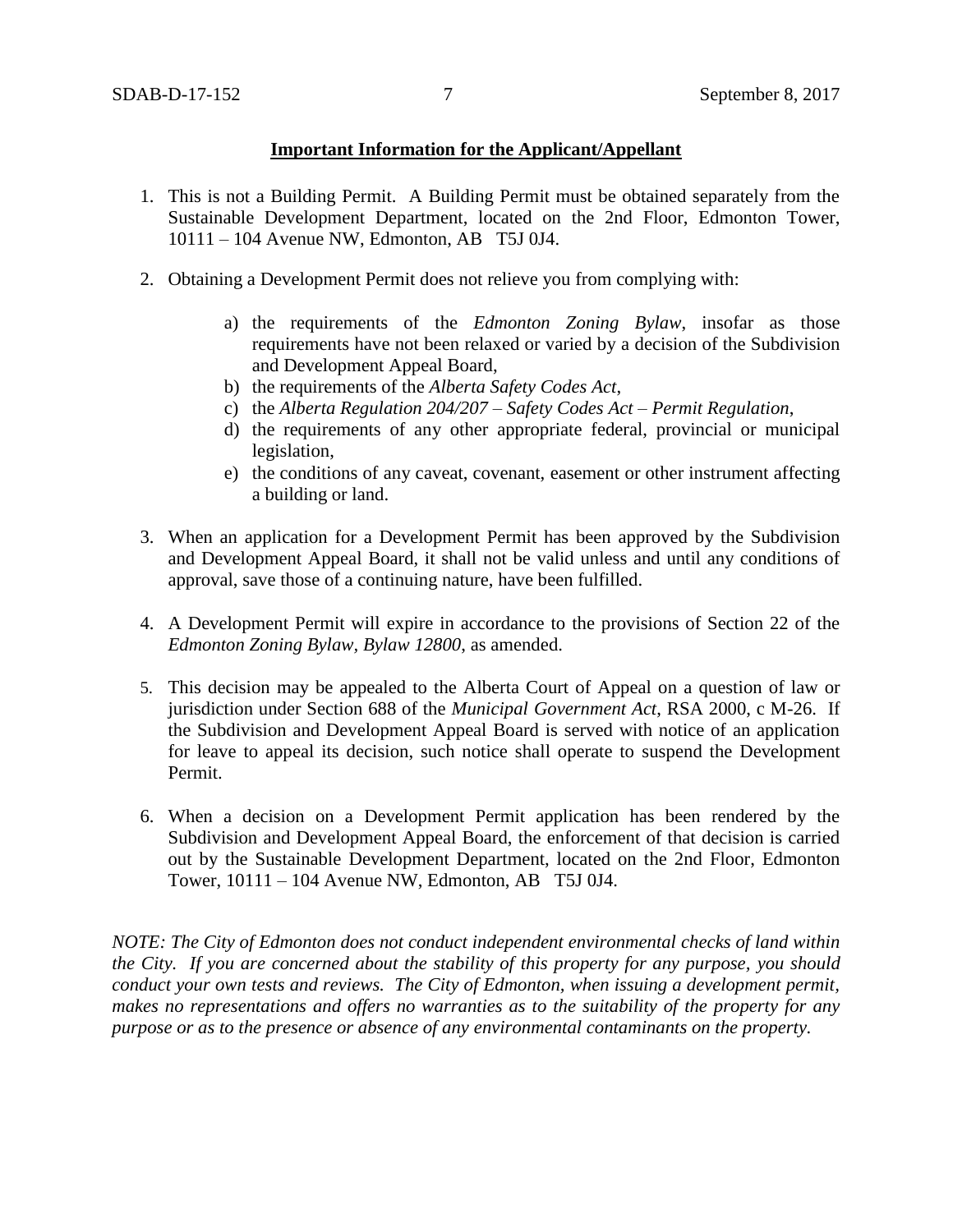

Date: September 8, 2017 Project Number: 241119425-001 File Number: SDAB-D-17-153

# **Notice of Decision**

[1] On August 24, 2017, the Subdivision and Development Appeal Board (the "Board") heard an appeal that was filed on **July 27, 2017**. The appeal concerned the decision of the Development Authority, issued on July 7, 2017, to refuse the following development:

## **Install (1) Freestanding Minor Digital Off-premises Sign (2 sided facing E/W).**

- [2] The subject property is on Plan B3 Blk 4 Lots 209-210, located at 10430 106 Avenue NW, within the (CB1) Low Intensity Business Zone. The Central McDougall / Queen Mary Park Area Redevelopment Plan applies to the subject property.
- [3] The following documents were received prior to the hearing and form part of the record:
	- A copy of the Development Permit application with attachments, proposed plans, the refused Development Permit; a Canada Post document; and attachments from Transportation Services and Planning Coordination;
	- The Development Officer's written submission;
	- The Appellant's written submission; and
	- An on-line response from a property owner in opposition to the proposed development.

# **Preliminary Matters**

- [4] At the outset of the appeal hearing, the Presiding Officer confirmed with the parties in attendance that there was no opposition to the composition of the panel.
- [5] The Presiding Officer outlined how the hearing would be conducted, including the order of appearance of parties, and no opposition was noted.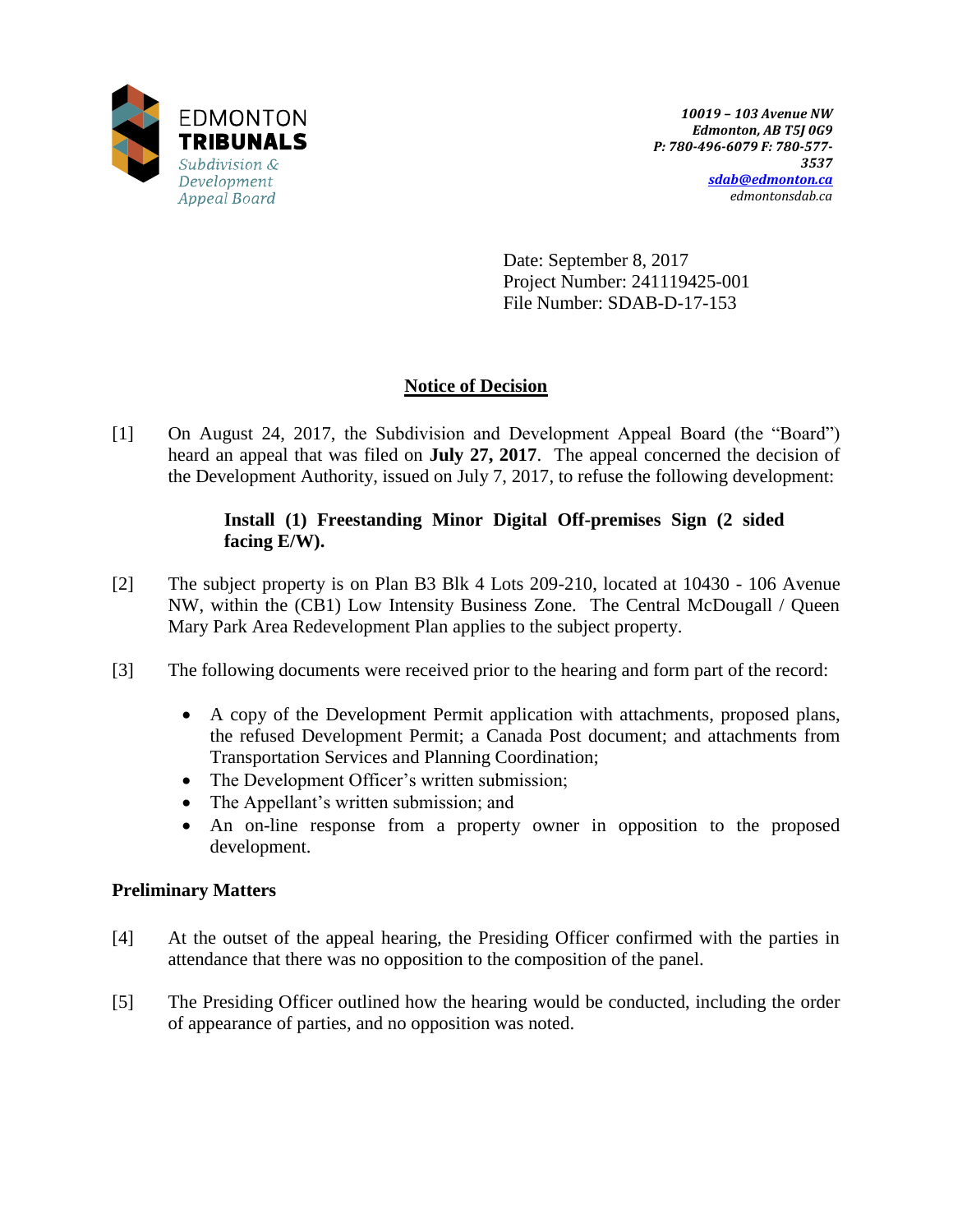[6] The Presiding Officer raised a jurisdictional issue regarding when the appeal was filed and explained to the parties in attendance that the Board is constrained by the 14-day limitation period prescribed by section 686(1)(a)(i) of the *Municipal Government Act*, RSA 2000, c M-26, which states:

> A development appeal to a subdivision and development appeal board is commenced by filing a notice of the appeal, containing reasons, with the board within 14 days,

- (a) in the case of an appeal made by a person referred to in section 685(1), after
	- (i) the date on which the person is notified of the order or decision or the issuance of the development permit, […]
- [7] The Presiding Officer stated that the notice of decision was issued July 7, 2017; on file is a Canada Post delivery confirmation with a signature date of July 10, 2017; and the appeal was filed July 27, 2017.
- [8] The Presiding Officer indicated that the Board must therefore determine whether the appeal was filed within the 14-day limitation period. If the appeal was filed late, the Board has no authority to hear the development appeal.

#### **Summary of Hearing**

- *i) Position Mr. M. Masi of LED Pros and Mr. F. Jutt, representing the Appellant, Jutt Management Inc.*
- [9] Mr. Jutt declined to speak.
- [10] Mr. Masi assumed that the 14-day appeal period only included business days.
- [11] When they received the notice of decision they planned out how to approach the reasons for refusal and address the concerns and complaints of the neighbourhood. They created a new proposal and feel that it will be a win/win for the neighbourhood.
- [12] With respect to the 14-day appeal period, the Presiding Officer clarified that that *Interpretation Act* specifies "calendar" days and not "business" days.
- [13] Mr. Masi agreed that the appeal was filed outside the 14-day appeal period.
	- *ii) Position of the Development Officer, Mr. S. Ahuja*
- [14] Mr. Ahuja had no comment.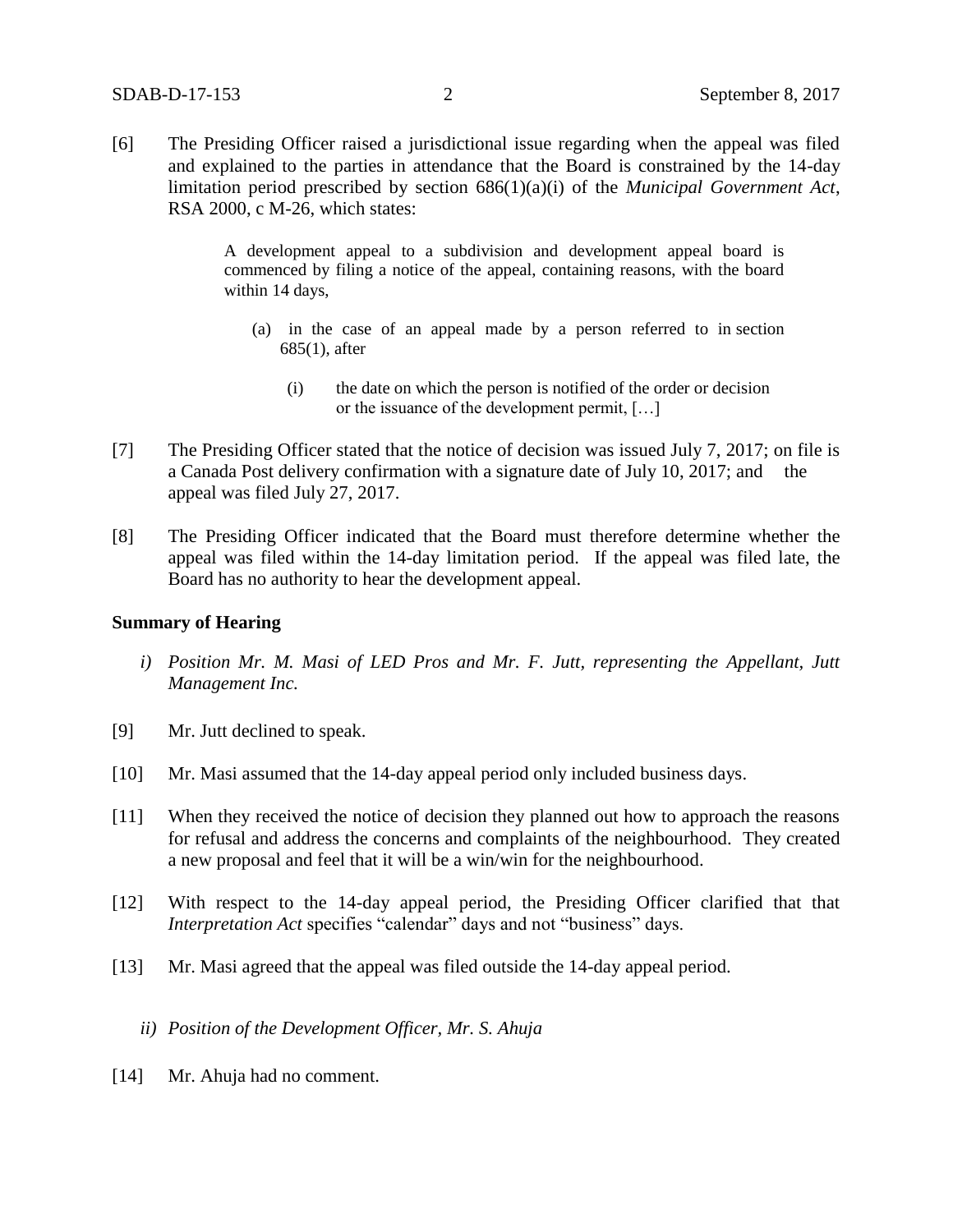### **Decision**

[15] The Board does not assume jurisdiction.

#### **Reasons for Decision**

- [16] The Board finds that the notice of decision was issued July 7, 2017; and on file is a Canada Post document confirming that the notice of decision was signed by LED Pros on July 10, 2017; therefore the last day to file an appeal was July 24, 2017. The appeal was filed July 27, 2017, which is beyond the prescribed timeline to file an appeal.
- [17] Mr. Masi agreed that the appeal was filed late.
- [18] Section 686(1)(a)(i) of the *Municipal Government Act*, RSA 2000, c M-26 states:

A development appeal to a subdivision and development appeal board is commenced by filing a notice of the appeal, containing reasons, with the board within 14 days,

- (a) in the case of an appeal made by a person referred to in section 685(1), after
	- (i) the date on which the person is notified of the order or decision or the issuance of the development permit, […]
- [19] Accordingly, the Board does not assume jurisdiction.

K Chemiau s)

Ms. K. Cherniawsky, Presiding Officer Subdivision and Development Appeal Board